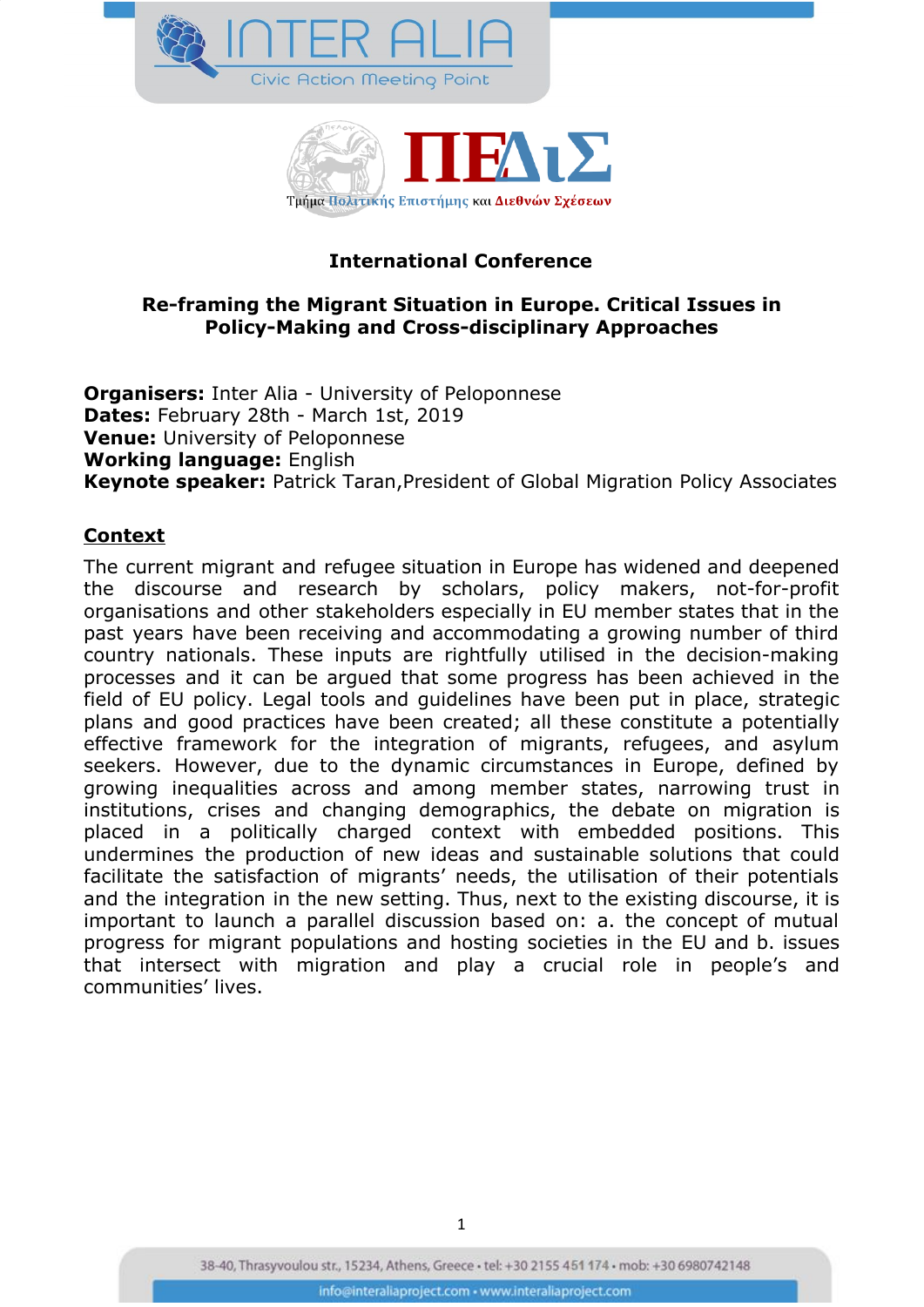



#### **Panel discussions**

### **1. Aspects of the EU's Legal Framework on Migration**

#### *Third Country Nationals: Legal Framework, Challenges and Integration Policies.*

### **Description**

The EU legislation describes in detail all standardised procedures that Member States have to follow as far as the reception, identification, integration, deportation, or "assisted voluntary return" of Third Country Nationals, are concerned. A series of legal stages and statuses are in place with a view to protect these groups and lift various forms of exclusion against them. However, in practice, specific socioeconomic and political conditions that prevail each time, obstruct the implementation or incorporation of the EU legislation by Member States, leading to the stigmatisation and discrimination of Third Country Nationals. Taking into consideration the recent EU policies and guidelines for TCNs and focusing on specific case studies, the panel will discuss the ways in which socioeconomic and political specificities in Member States affect the implementation of both the EU legislation and integration policies.

### **2. Female Migration**

### *Women migrants and refugees: Facing gender-specific challenges in navigating daily life at every stage of the migration experience*

### **Description**

Autonomous female migration constitutes a distinct feature of recent migrant waves. The majority of women, coming from countries involved in war, as well as from countries where oppressive intersex relations are a commonplace, are forced to take matters into their own hands and respond to crucial circumstances for themselves and their families under extreme conditions. The personal dynamics and potentials possessed or unleashed during their journey, contrast sharply with most female refugees' lives upon arrival to Europe that are usually defined by discrimination, inertia, repetitiveness and disenfranchisement. This panel aims to look into approaches and practices for supporting integration of female refugees and at the same time retouch the discussions on gender relations in EU member states and discuss how they are reflected in migration policies.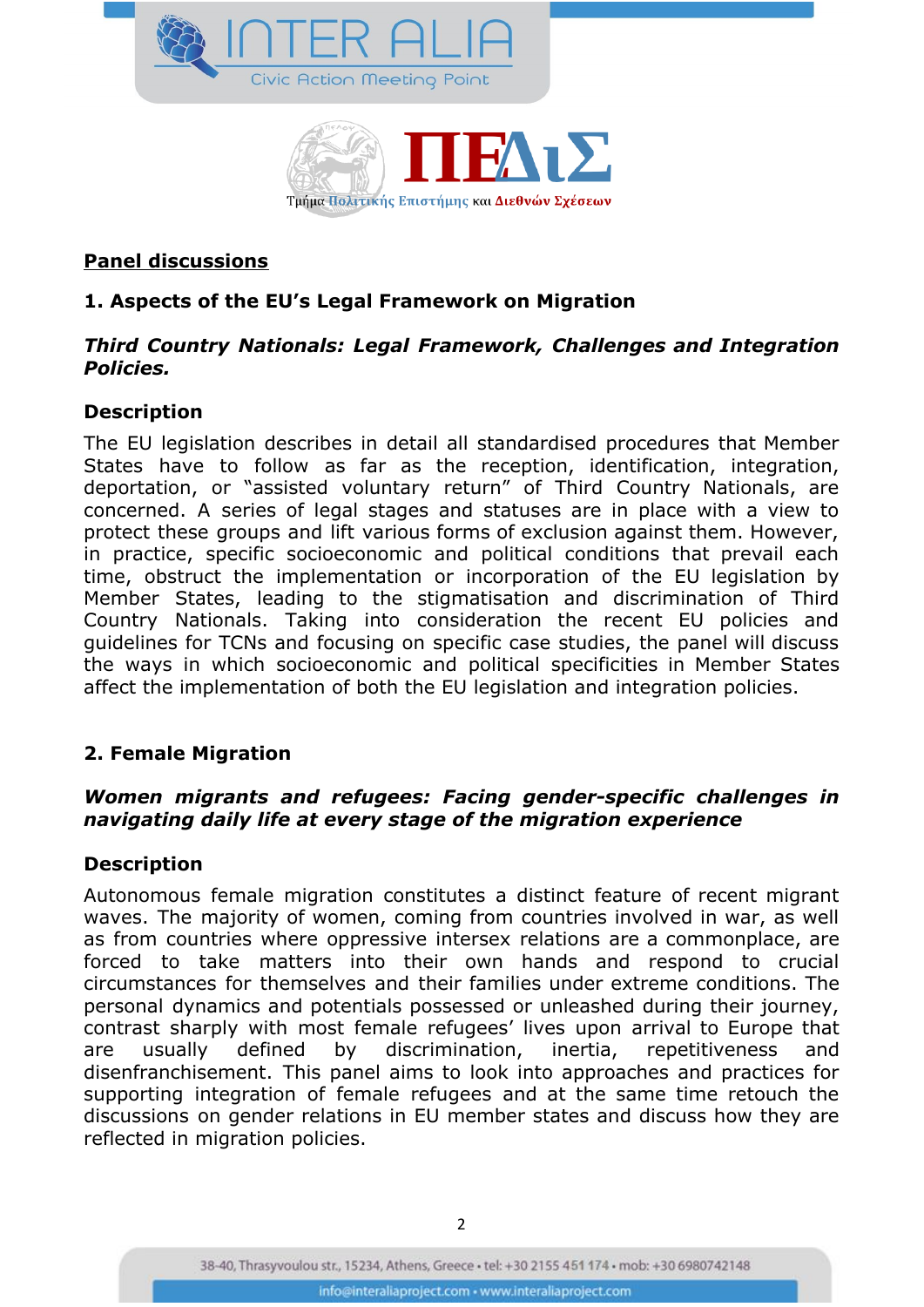



## **3. Migration and Spatial Dynamics**

#### *Beyond the Technical Perception of Space: Understanding the Ways Migration Dynamics Are Challenging and Are Being Challenged by Spatial Patterns and Policies.*

### **Description**

Migration routes and concentrations are created within spatial patterns, and, simultaneously, have a diachronic impact in (re)shaping space and creating socio-spatial geographies. Apart from inherently different regional patterns between North-Western and Southern European countries, increased and diversified flows and routes interact with different spatial dynamics in national and sub-national levels. In this context, the migration agenda needs to target broader spatial entities: urban areas, larger and smaller, but also rural areas, islands and country borders, where mobile migrant communities have shaped temporary(?) hubs upon transition. The focus of this panel moves beyond targeting migration merely as an urban "problem", linked to abandonment, economic decline, criminality, and therefore, of migrant residential areas as ghettos. Questions are posed regarding shelter and alternative housing opportunities for increasing numbers of migrants, access to public space services/amenities and transportation, rights to social infrastructure, integration and security for constantly mobile migrant populations.

# **4. Migration and the European Economies**

# *Charting the Effects from the Migrant Inflow for European Economies*

# **Description**

The root causes of the ongoing European crisis constitute the theme of a complex debate that is researched across disciplines and levels of analysis. Still, the main manifestations of the crisis in the socioeconomic sphere are rather apparent and concurred - limited competitiveness, inequalities within and among member states, demographic deficit. Increased migrant inflows is duly integrated in this debate particularly in relation to social security systems, changing demographics and the quantity, quality and conditions of labour offer and demand of European countries. And while cost-benefit calculations do not go well with the Union's professed role as a political community of values, it is also true that it reflects a series of crucial issues to which diverse audiences can relate. At the same time, it is essential that the asserted economic effects of